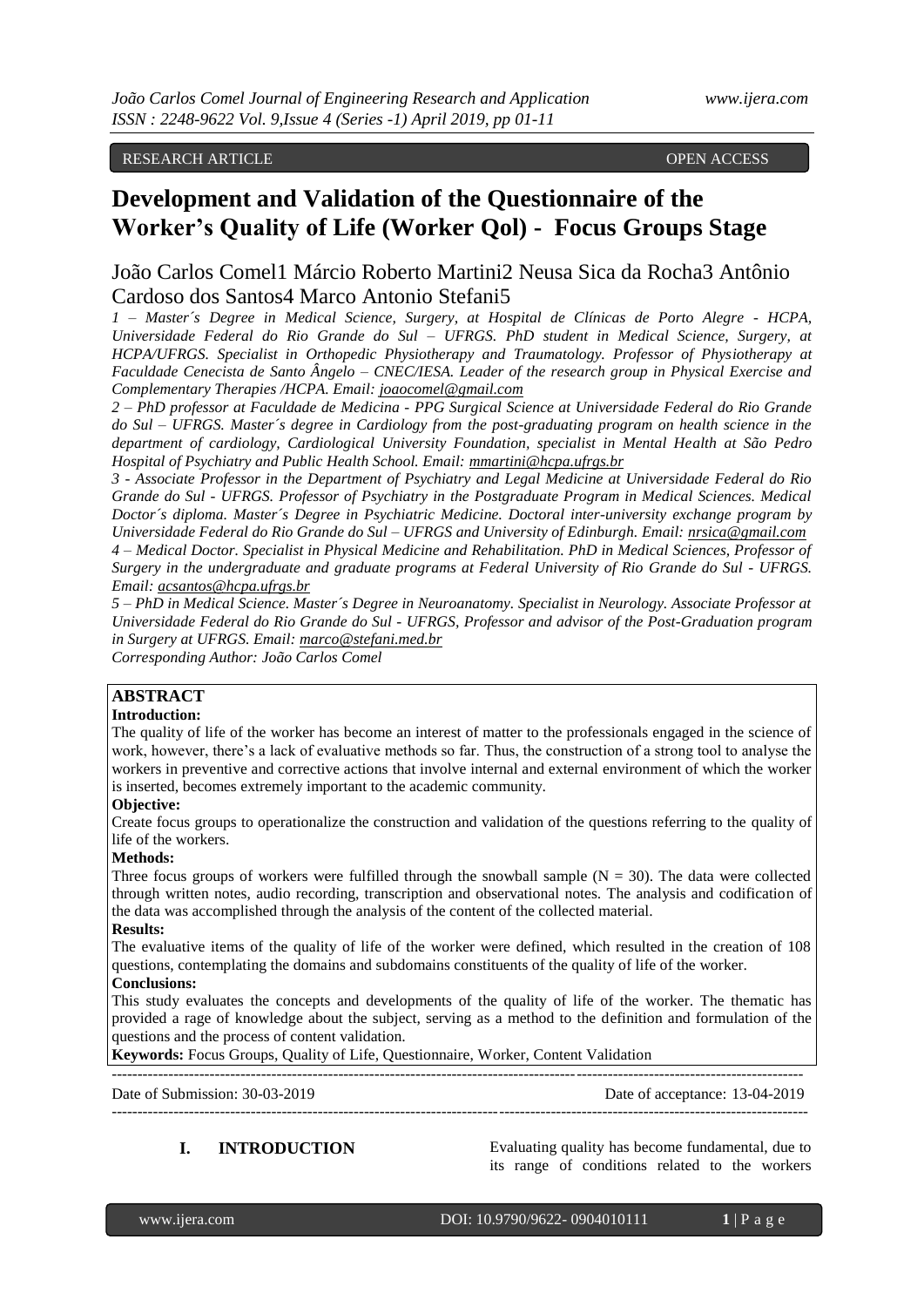emotions, perceptions and behavior given their exposure and their exposure to the variety of occupational risks[1]. Therefore, the "quality of life of the worker" has become an object of interest among researchers and professionals engaged in the health and work science. On the other hand, the terminology "quality of life" is already widely disseminated and discussed, for it compasses programs that emphasize individual aspects of the worker, as well as improvement actions in the condition of work environment and also the satisfaction with ergonomic and economic elements[2, 3].

However, evaluative methods that present a defined concept and that contemplate the meaning of "quality of life of the worker", are yet to be formulated and standardized[4]. Since it concerns such fundamental matter, to analyse the worker's profile resulting in guiding answers to analysis programs of the models of preventive and corrective actions that involve the internal and external environment of which the worker is inserted. Therefore, this approach is not restricted to region, or to the moment of work, but associates to all of the aspects that compose people's lives, searching for the way of how they are involved in the productive processes and in the range of dimensions and singularities[3, 5, 6].

The data presented in this project refer to the second stage of the evaluation tool elaboration of the worker's quality of life (Worker Qol), complying with the exploratory purposes in favor of the construction of the questionnaire questions[7, 8]. Therefore, we chose to apply the technique of qualitative research with the focus groups, with the objective of collecting data through the perspective of attitudes, opinions, perceptions and behaviors concerning health and quality of life of the workers, for the process of formulation, definition and validation of the questions' content in the questionnaire about the worker's quality of life.

# **II. METHODS**

Qualitative study using focus groups of workers, approved by Ethics Committee on Research Hospital of Clinics of Porto Alegre - ECR/HCPA sob o nº 130118.

## **Participants**

The focus groups were established through the representative characteristics of work and, for that matter, the location where the meetings were hosted were the cities of Porto Alegre, Vacaria and Ametista do Sul, strategically selected for its population and geographic position, as seen in Fig.1.



**Fig. 1.** Location of the participant cities.

The city of Porto Alegre was selected for being the capital of the state, represented by Organs and public or private entities, besides having important labor diversity. On the other hand, the city of Vacaria, located above the mountain range of the state, has its economy based of livestock, agriculture, floriculture and fruticulture. Lastly, the city of Ametista do Sul, part of the microregion of Frederico Westphalen, and which main economic activity consists of the mineral extraction sector, besides agriculture and minor land properties[9]. As for the selection of the participants, contacts with the representative center of each city were done, which invited workers of the region,

therefore characterizing the snowball sampling[10]. The focus groups' participants characteristics are described in the chart 1.

| <b>Identification</b> | $\overline{a}$<br><b>Focus Group I</b> | <b>Focus Group II</b> | <b>Focus Group III</b> |
|-----------------------|----------------------------------------|-----------------------|------------------------|
| Age - years old       | $50 \pm 11,96$                         | $45,77 \pm 16,43$     | $51.7 \pm 12.8$        |
|                       |                                        |                       |                        |
| Gender                | 5 male                                 | 9 male                | 10 male                |
|                       | 3 female                               | 3 female              | 0 female               |
|                       |                                        |                       |                        |
| Civil status          |                                        |                       |                        |
|                       | 4 married                              | 7 married             | 10 married             |
|                       | 1 single                               | 2 single              | $0$ single             |
|                       | 1 split                                | 2 split               | $0$ split              |

**Chart 1.** Focus groups' participants characteristics.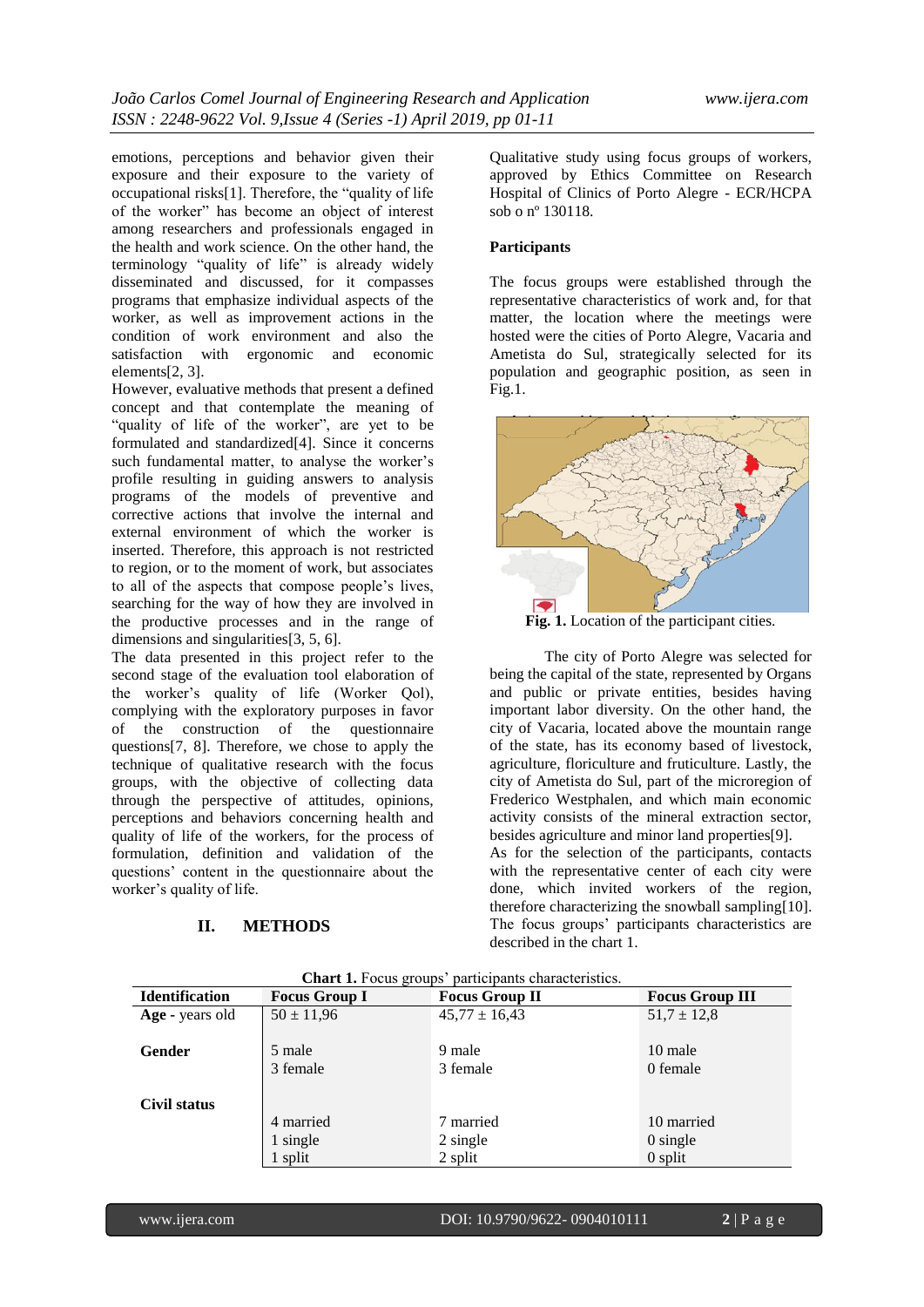| João Carlos Comel Journal of Engineering Research and Application |  |
|-------------------------------------------------------------------|--|
| ISSN: 2248-9622 Vol. 9, Issue 4 (Series -1) April 2019, pp 01-11  |  |

|                    | 2 divorced               | 1 divorced                 | 0 divorced                     |
|--------------------|--------------------------|----------------------------|--------------------------------|
|                    |                          |                            |                                |
| <b>Educational</b> |                          |                            |                                |
| level              | 2 primary incomplete     | 5 primary incomplete       | 5 primary incomplete           |
|                    | 1 primary complete       | 1 primary complete         | 4 elementary school            |
|                    |                          |                            |                                |
|                    | 3 high school complete   | 4 high school complete     | complete                       |
|                    | 2 post-secondary         | 2 post-secondary           | high<br>school<br>$\mathbf{1}$ |
|                    |                          |                            | complete                       |
|                    |                          |                            | 0 post-secondary               |
|                    |                          |                            |                                |
| Occupation         |                          |                            |                                |
|                    | Sindicalist              | Withdrawn worker           | Prospector                     |
|                    | Retired                  | Agriculturist              | Agriculturist                  |
|                    |                          | Withdrawn worker           |                                |
|                    | Manager                  |                            |                                |
|                    | Metal Worker             | Public<br>Servant<br>and   |                                |
|                    | Licensed practical nurse | agriculturist              |                                |
|                    | Teacher                  | Agent<br>sustainable<br>of |                                |
|                    |                          | development                |                                |
|                    |                          | Prospector                 |                                |
|                    |                          | Production auxiliary       |                                |
|                    |                          | Lathe Operator             |                                |
|                    |                          | Farm Worker                |                                |
|                    |                          |                            |                                |
|                    |                          | Public Employee            |                                |
|                    |                          | Artisan                    |                                |
|                    |                          | Intern                     |                                |

According to the chart, there's a wide representativeness of workers with a variety of levels of instruction and with very distinct occupations, of which afforded diversity of opinions according to the relations and environment of which they were inserted. In the meetings, the participants spoke their opinions about the questions and also discussed which answers would be more suitable to the thematic of the study. We also highlight that the age of the participants enriched the discussions due to their work experiences.

# **Study Design**

Previously to this study, we developed modules for the collection and analysis of the data that was published in the scientific literature, followed by discussions with the focus group formed by health professionals, those who identified key points to the construction and operationalization of the domains and subdomains referring to health and quality of life[11]. After accomplishing this stage, we developed questions about the perspective of representativeness of jobs and occupations, observing the differences between formal work and informal work, formulating the process of construction of a conceptual model of questions and the process of content validation. This process is represented in Fig.2, where the stages of the study elaboration is demonstrated.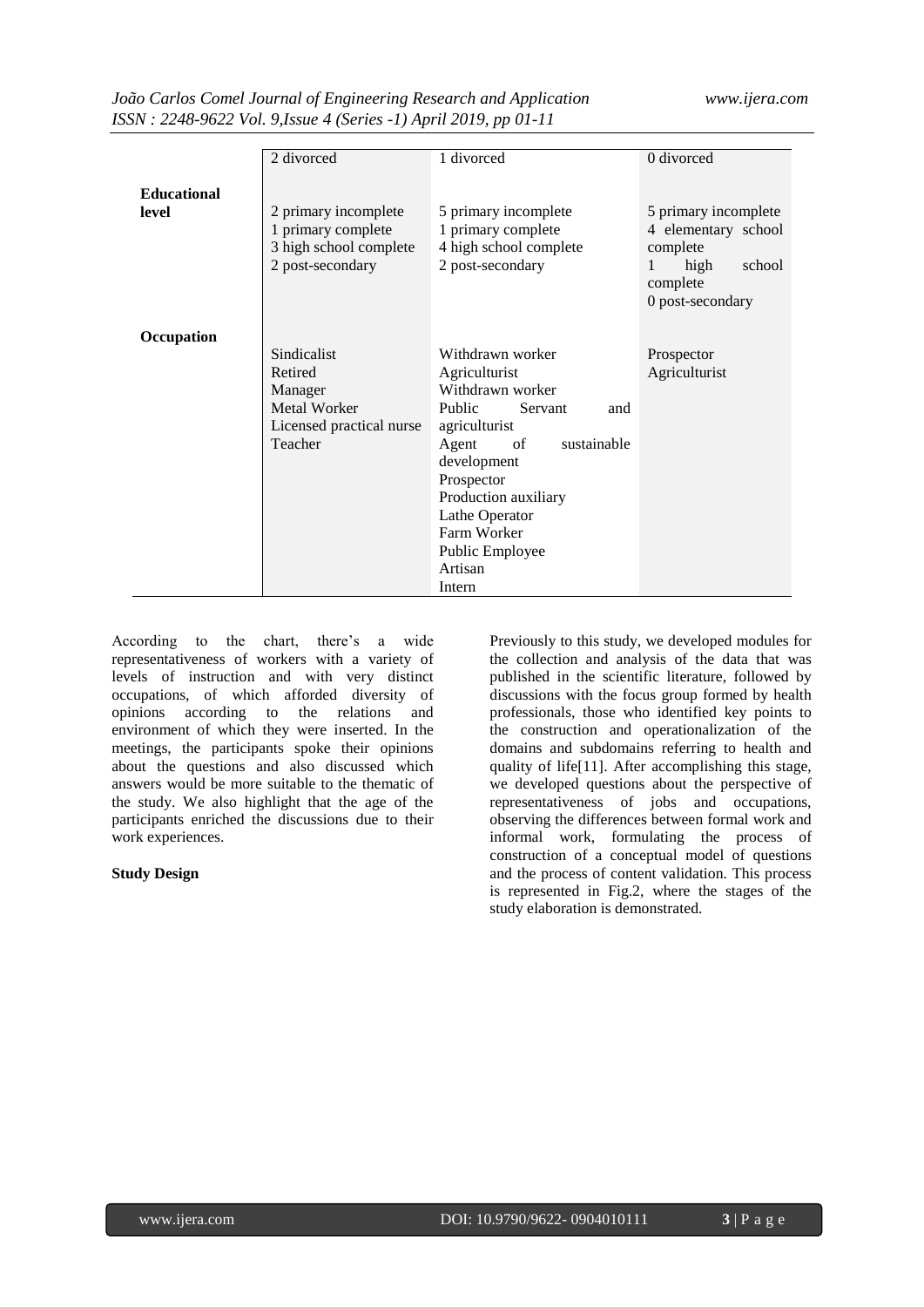

Fig.2 Schematic process of the development of the study.

## **Methodology for the development of the questions and the scale of answers of the questionnaire**

After accomplishing the review of the literature and discussion with the focus groups of experts[11], structured questions were constructed and shaped in standard format to initiate each topic, following the criterias:

- 1. Thinking as a worker(...),
- 2. How far(...),
- 3. Do you feel(...),
- 4. How much(...),
- 5. For how long(...),
- 6. Being able(...),
- 7. In your perception(...),
- 8. Straight questioning (ex. your health(...))

In total, 380 questions were formulated, which were presented and discussed among the focus groups of workers with the intention to verify which model would be more suitable according to the understanding and comprehension.

After various discussions, the questions were defined. They were based, as much as possible, in the suggestions raised, aiming the reflection of the meaning proposed by the definition of the constituent domains, using simple language, avoiding ambiguity in the words and sentences. Being necessarily composed of short questions, exploring only one matter at each time, avoiding denials and being compatible with the evaluation scale. Therefore, these questions are applicable to individuals with a variety of instruction and knowledge levels[12].

The answers to the questions were formulated on a scale of answers in a Likert style<sup>[13]</sup>:

"Intensity scale (none – extremely; in no way – extremely)

Capacity scale (none - completely)

Frequency scale (all the time  $-$  it doesn't apply to my work)

Evaluation scale (very unsatisfied - very satisfied; very bad - very good; it didn't interfere – it extremely interfered)".

Anchor words were defined to each of scale (intensity, capacity, frequency and evaluation), all composed of an anchor score 0%; anchor 100%. Afterwards, words with intermediate meanings were selected between both anchor scores, of which present equivalent scores to the evaluative scale, those being 25%, 50% and 75%. As seen in Chart 2

| $C1$ and $C2$ , scare of the questionitative s answers |                                  |  |  |
|--------------------------------------------------------|----------------------------------|--|--|
| Scale of answers                                       |                                  |  |  |
| None                                                   | Very unsatisfied                 |  |  |
| A little                                               | Unsatisfied                      |  |  |
| More or less                                           | Neither unsatisfied or satisfied |  |  |
| Very                                                   | Satisfied                        |  |  |
| Extremely                                              | Very satisfied                   |  |  |
|                                                        |                                  |  |  |
| In no way                                              | It didn't interfere              |  |  |
| A little                                               | It interfered moderately         |  |  |
| Moderately                                             | It interfered                    |  |  |
| Very                                                   | It interfered a lot              |  |  |
| Extremely                                              | It interfered extremely          |  |  |
| None                                                   |                                  |  |  |
|                                                        | Very bad                         |  |  |

**Chart 2.** Scale of the questionnaire's answers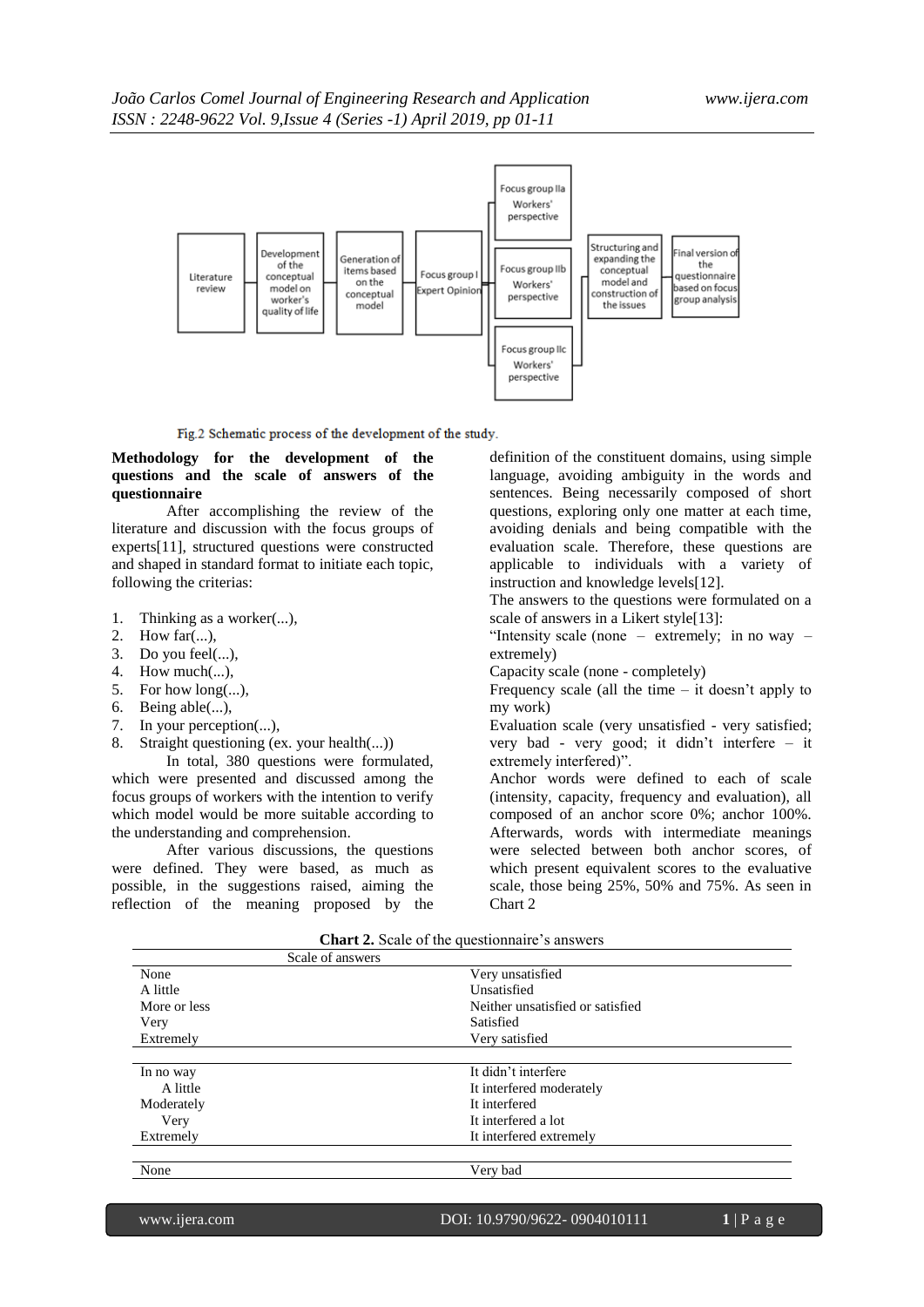| João Carlos Comel Journal of Engineering Research and Application |  |  |
|-------------------------------------------------------------------|--|--|
| ISSN: 2248-9622 Vol. 9, Issue 4 (Series -1) April 2019, pp 01-11  |  |  |

| A little          |                     |  |
|-------------------|---------------------|--|
|                   | Bad                 |  |
| Medium            | Neither good or bad |  |
| A lot             | Good                |  |
| Completely        | Very good           |  |
|                   |                     |  |
| All the time      | Never               |  |
| Most of the time. | Sometimes           |  |
|                   |                     |  |
| Sometimes         | Often               |  |
| Hardly ever       | Very often          |  |
| Never             | Always              |  |

#### **Focus groups moderator**

The moderator was trained to perform interview and group dynamics, which conducted the meetings properly, counting with the presence of an enabler. In the beginning of the meetings, the moderator would introduce himself and then reported the objectives of the project, indicating the main points surrounding the discussions. Afterwards, the moderator would request a brief presentation from the participants, following an explanation of the basic operation rules, and then making sure that all the participants had read and signed the free consent term (TCLE).

The moderator was dominant of sensibility and reason, which was imperative to keep the focus in the interest of study conducted in the meetings, without interfering with the possibility of the participants' spontaneous expressions. Nevertheless, the moderator was able to introduce the discussion keeping it open, emphasizing the non existence of right or wrong answers, encouraging everyone to contribute with their opinion, with the intention of constructing relevant answers and comments to the study, also observing the nonverbal communication and the participants' own rhythm in the scheduled time of debate[14].

#### **Data collection**

The meetings took place in different contributor centers, with an average duration of two hours and a half. In this meetings, the means of interference of each domains and subdomains in their perception of quality of life were discussed, as well as the best question format according to the thematic proposed. The writing of the questions were performed according to the natural language and comprehensibility of the participants.

All data were collected in the audio recording format, then transcripted and analised to further analysis of the content of the material collected.

#### **III. RESULTS**

After the analysis of the transcription of all content, 108 questions were pointed out as

relevant, those of which we present in the following:

For the **Physical Domains**, 36 questions were formulated. Those questions were distributed between the subdomains presented in the reports: Subdomain - Workers health

 $(S^*)$  (...) Do you think that, thinking as a worker, your work activities contribute to the process of illness?

 $(S^*)$  - Can you truly understand how the process of illness classifies?

(S\*) - Both in healthy and sick people?????

 $(S^*)$  -  $(...)$  Because I have health problems you know, you're not disposed all the time, you know (...)

 $(S^*)$  (...) I know, right (...) you usually say I'm healthy, I'm not sick (...) It does influence in your quality of life. Being healthy influences, because it means you're okay(...) Not being sick, how far is not being sick(...)

 $(S^*)$ - $(...)$  I can have a headache and be sick or I can have a controlled chronic disease and think(...), no, it's okay(...)

 $(S^*)$ -(...) The health is influenced by the work performed and what you've developed during the day of work, if that makes you feel well or bad. Subdomain - Sleep,

(S\*)- I understand that if you work too much, if you're worried, you won't sleep well

 $(S^*)$ - (...) it would be, theoretically, the influence of sleep on work and the influence of work on sleep Subdomain - Pain,

(S\*)- (...) here you all say you feel pain! But I don't feel pain, then what's going to happen(...)?

 $(S^*)$ - (...) there are some people who don't feel pain, in the work environment(...) not all of them will(...). The pain felt outside the work environment(...)

 $(S^*)$ (...)the repercussion of the pain in the activities and now is the quality of life then!

 $(S^*)$ - (...) here we are thinking about how the work reverberate in the quality of life

(S\*)- (...) you start working and warm up your body then the pain goes away?

 $(S^*)$ -  $(...)$  a pain of when you've played football, I mean, this pain would influence in my work?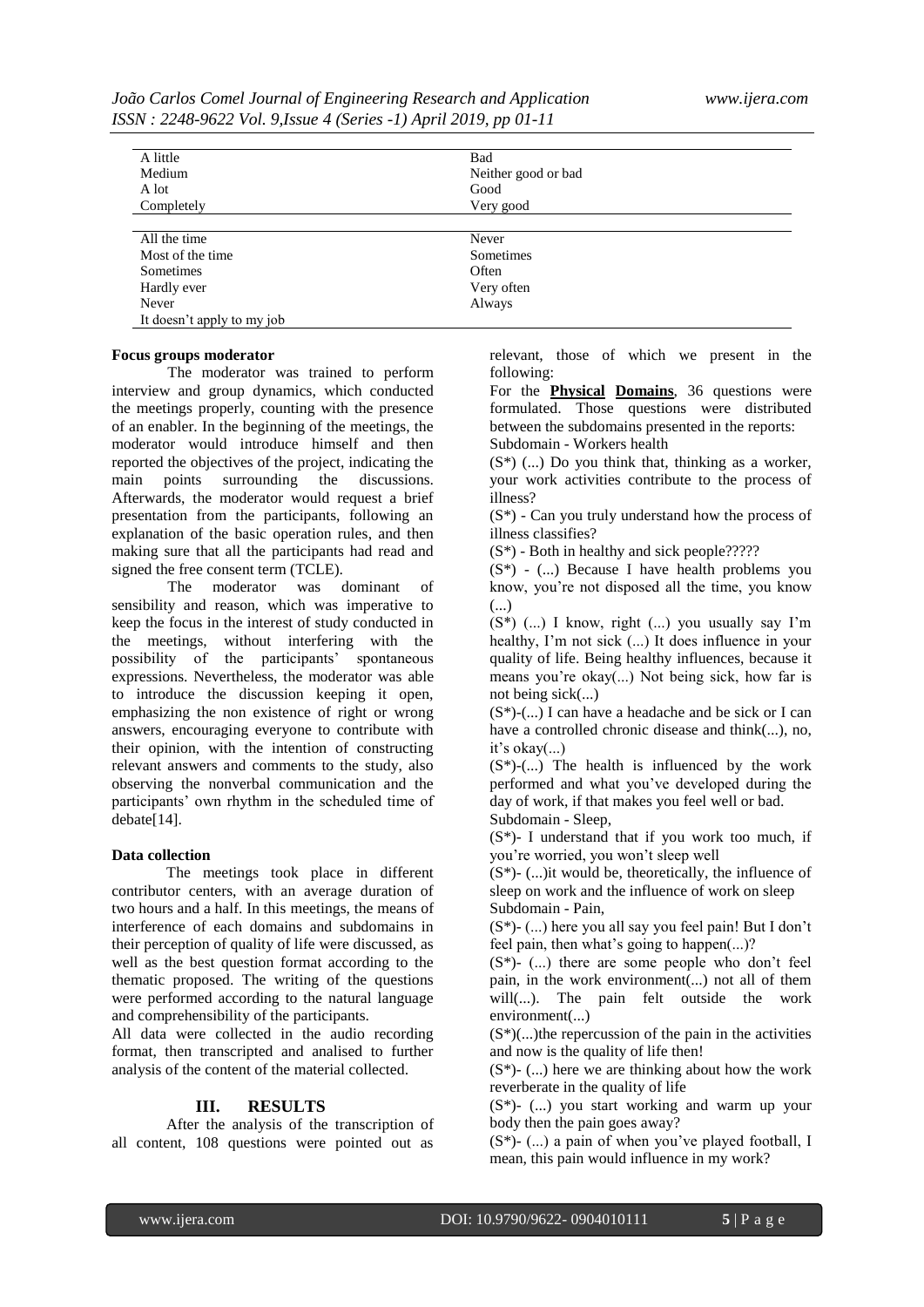$(S^*)$ - (...)the pain felt at home will be felt at work too, I don't it would make any difference If I have a leg pain working standing up or seated down, at work or at home, I'll feel this pain either way. If it's an activity that provokes pain, for example, or a repetitive move, if you don't make that movement at home, you won't feel. If you're always in that same position at work, which causes you that joint disease, you'll only feel pain right on that place. Subdomain- health treatment,

(S\*)I think so, there are people who directly need it (...). A grande maioria needs it, in my opinion! (...)

(S\*)- Here most people will need health attendance!

Subdomain - Being sick,

 $(S^*)$ - (...) it seems like it fits if you think in a general sense

 $(S^*)$ -  $(...)$  they are badly seen at work because they get sick!

 $(S^*)$ - The state of illness affects the worker's  $life(...)$ 

 $(S^*)$ -  $(...)$  because at this moment I'm withdrawn from my company because of health problems.

Subdomain - Capacity of performing work,

(S\*)- (...) I understand this is a straightforward question to the person! This thing is asking about me, about her, not only about the worker(...)

 $(S^*)$ - (...) satisfied at helping - I feel capable!

(S\*)- I don't know If I agree, capacity would be how much you're willing to do your work, unless this work evolves the participation of other colleagues, in this case being willing the help the work of a colleague fits, but not in all situations.

(S\*)- So it should be added accomplishing your tasks and being willing to help the work of other colleagues?

Subdomain - Physical activity,

(S\*)- (...) do you practice physical activities often?  $(S^*)$ - (...) there should be the two question,

Subdomain - Drug use

 $(S^*)$ -  $(...)$  now you're applying the questionnaire and answering it as well! In your perception, how far does the drug use cause negative impacts in the quality of life? now this is totally your perception! Subdomain - Energy.

 $(S^*)$ - (...) this exhausted means tired. A physical exhaustion.

 $(S^*)$ - just one point here, I think it should be put the physical exhaustion.

As for the **Environment domain**, 22 questions were formulated and distributed among the subdomains presented in the reports:

Subdomain - work environment,

 $(S^*)$ - (...) the environment is not the interest, the interest is the service provided.

 $(S^*)$ - (...)If the environment is favorable, there's conditions to execute a task. That's right(...)

(S\*)- when it's talked about good work conditions, it's being included various of things, security questions, equipments for you to produce, I think it all encompasses there.

Subdomain - working hours,

(S\*)- (...)accomplishing tasks beyond your working hours  $(...)$  if it's going to interefere in the quality of life of the worker

(S\*)- It reflects, right?

 $(S^*)$ - (...) here it's referring to working hours reflecting in the quality of life!

 $(S^*)$ -  $(...)$  and today we are in a world where not only women do the housework, men too sometimes live alone, besides working and studying. They get home and do the laundry. clean the house. I think you don't need to put women there specifically.

Subdomain - Risks and job information,

 $(S^*)$ -  $(...)$ It's awful, you know, just like in the civil engineering and rural, (...) the level of intoxication of workers.

Subdomain - Work concentration,

 $(S^*)$ - It is asking, I think,  $(...)$  about distractions like noise etc.

 $(S^*)$ - (...)I think this way: if you are concentrated you'll keep being the same, independently of the noise!

(S\*)- Something else that distracts you is the amount of tasks that a worker has to accomplish. Cause he doesn't know what to do first.

Subdomain - Work problems.

 $(S^*)$ - There are certain times that the job gets complicated! Not all the time (...) but there are jobs that is complicated!

(S\*)- Here it can be the work routine and performance! (...) which alter your work routine and performance period!

(S\*)- I don't think so! Because there's a work routine that's that one you have everyday, the work accomplished day by day and how you accomplished it! How your performance was!

 $(S^*)$ -  $(...)$ it's kind of like, a job I did but depressed!

(S\*)- (...) For example, this space here I don't know if, considering the time we got, faster or different rhythm, it would be an ugly situation, if this was a workplace. So I feel like anxiety has to do with this context there, environmental would be what exactly? Because you already leave your job anxious cause you've worked so many hours, right.

As for the **Psychological Domains** 22 questions were formulated and distributed among the subdomains presented in the reports:

Subdomain - Satisfaction / Pleasure,

 $(S^*)$ - You'll choose if you are or not satisfied(...) it's a satisfaction question.

 $(S^*)$ - If you observe the strikes numbers $(...)$ , you're never satisfied!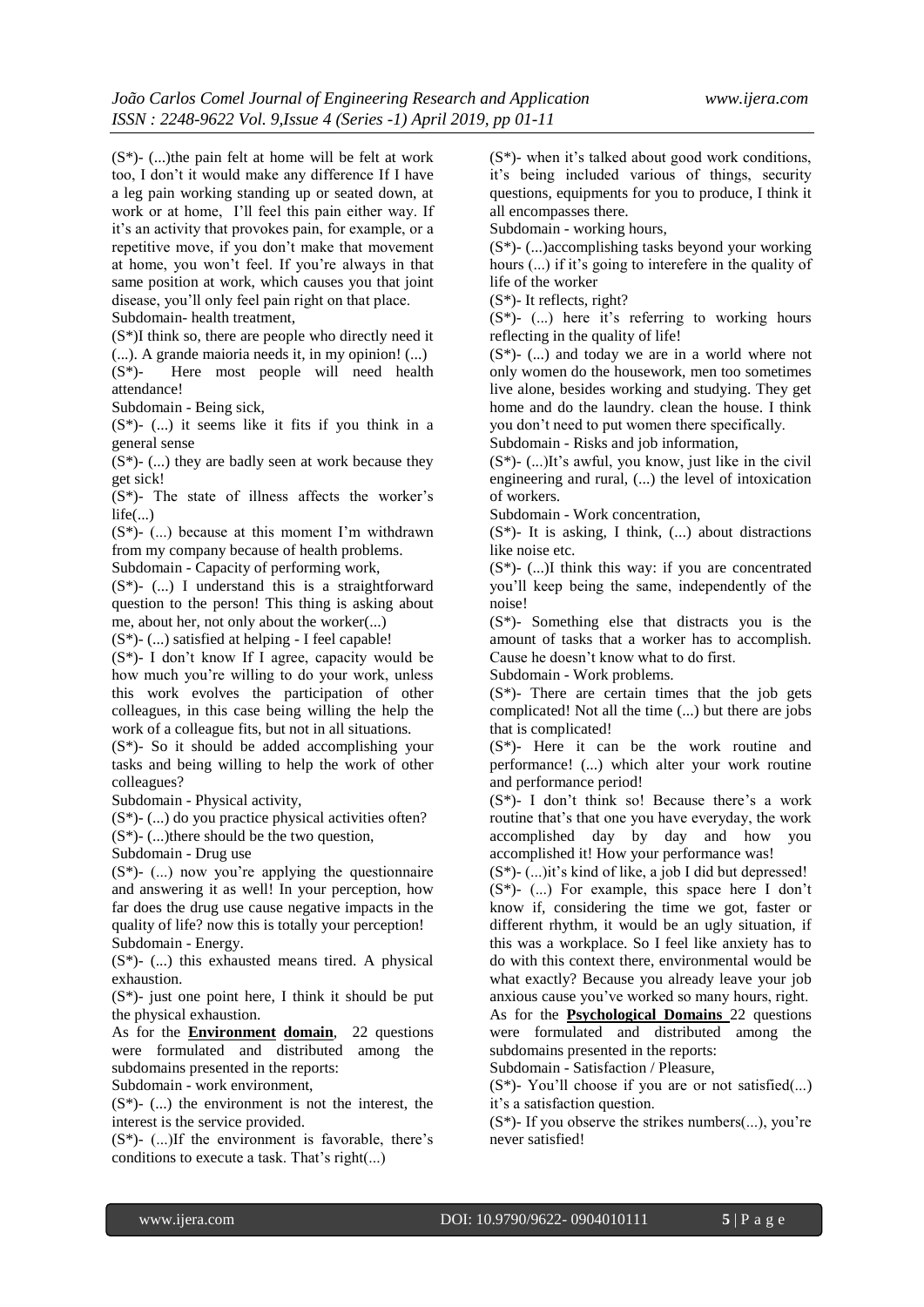(S\*)- If you're not satisfied you need to go after another job(...).

(S\*)- If you don't feel well, the depression comes.  $(S^*)$ - (...) when you do something you like you feel more satisfaction.

 $(S^*)$ - (...) I like what I do, the work I do, and that influences a bit I think(...) If we like what we do (...) We do something and then after some months, something else comes up(...) then I like to change man, not being always at the same job(...)

 $(S^*)$ - (...) Look, in my case here, my job is differentiated(...) that means my job is a satisfaction. To me it becomes a satisfaction, it doesn't harm me

Subdomain - Respect,

 $(S^*)$ - Are you respected by other colleagues when you're sick?

 $(S^*)$ - (...)a lot of times it is not respected

Subdomain - Exhaustion,

(S\*)- Work makes you emotionally exhausted, it's that thing! (...)

(S\*)- Thinking as a worker, how far does your work makes you down? - it's either going to be all the time, most of the time or it doesn't apply to my job.

(S\*)- For example, at a determined time in my job, they released me because of a private course I used to take, although I'd leave there extremely exhausted and down (because of work) and on test days, no way!!! $(...)$ 

Subdomains - Emotional problems,

(S\*)- I don't believe someone would be lead by an emotional aspect! If so, nobody would work!(...)

(S\*)- (...) Down as in a lighter way, and depressed as in a heavier way, more pathologic

(S\*)- I also notice that. Because as a worker you're already with another problem and then it starts to accumulate.

(S\*)- (...)Being down is one day or another in which the worker is not well, now being depressed is an everyday thing.

Subdomains - Personal problems,

(S\*)- (...)it's a psychological matter! If I'm not okay I gotta look for an psychologist(...)

(S\*)- (...) you're talking about external problems interfering(...)???

(S\*)- For example, If a person divorces it will interfere(...)

 $(S^*)$ - Personally would be all the time, because If I have a problem in my personal life, it affects work, it distracts me(...) In a way.

Subdomain - Physical appearance / Body image,

(S\*)- How far is appearance important in your job!

 $(S^*)$ - Even so, it is not determinant

(S\*)- I had tendinitis and partial tendon rupture, and other infinite problems in the place I work at for 20 years and at that time, around 18 years ago, when they started treating me they gave corticoid (S\*)-(...)The physical appearance brings you

problems  $(S^*)$ - Yes, it does, because I was putting on too

much weight, the situation was out of control, the doctors didn't know how to explain to me what it was.

Subdomain - Interpersonal relationships.

(S\*)- How satisfied are you with your work colleagues relation,

 $(S^*)$  How far are you satisfied with the relations between you and your colleagues

As for Social domains 22 question were formulated and distributed among the subdomains and subdomains presented in the reports:

Subdomain - Daily life activities,

 $(S^*)$ -  $(...)$  the interest really is to know if the worker can relax, have fun in their free time, besides being tired from work.

(S\*)- It interferes life completely !

 $(S^*)$ - there will be a time in which it can interfere sooner or later(...)

Subdomain - Transport,

 $(S^*)$ - (...) the ones who depend on transport will choose this one!

 $(S^*)$ - Here  $(...)$ , most don't use transport!

 $(S^*)$ - I, for example, have a self conduct, but my colleagues don't and they used to leave at 4am being squeezed inside a cab(...) so they wouldn't leave two behind, because they were 6 plus the driver.

(S\*)- But there's also the peacefulness and security of walking or biking to work, not having to catch a bus que fits in 80 people with the capacity of 150, by car, if there's an additional person he's fined, and in the bus there's not inspector to count down how many people there are to fine the company

 $(S^*)$ - (...)the type of transports (bikes or by foot) should be talked about, in relation to transportation costs and the time that takes to move around.

Subdomain - Habitation/family,

 $(S^*)$ - It has to be in the social life, it interfers in the life of the worker. I see that with the fisherman, he doesn't have a social life, he isolates himself (he can't do anything), now he's raising a bit in life, but it's difficult you guys. So it does affects, if you only knew, there's the island worker (the fisherman) he gives all of himself, this anxiety, this thing no one knows, there's this hypothesis, he gives all of himself.

 $(S^*)$ - (...) but sometimes, we the workers leave our houses at 5am and only come back at 7pm, most of the time we have little time for the family, I arrive at 7pm and I don't have time for my family.

 $(S^*)$ - (...) Look, if the work is good, if the kids are okay in the school, the work influences positively,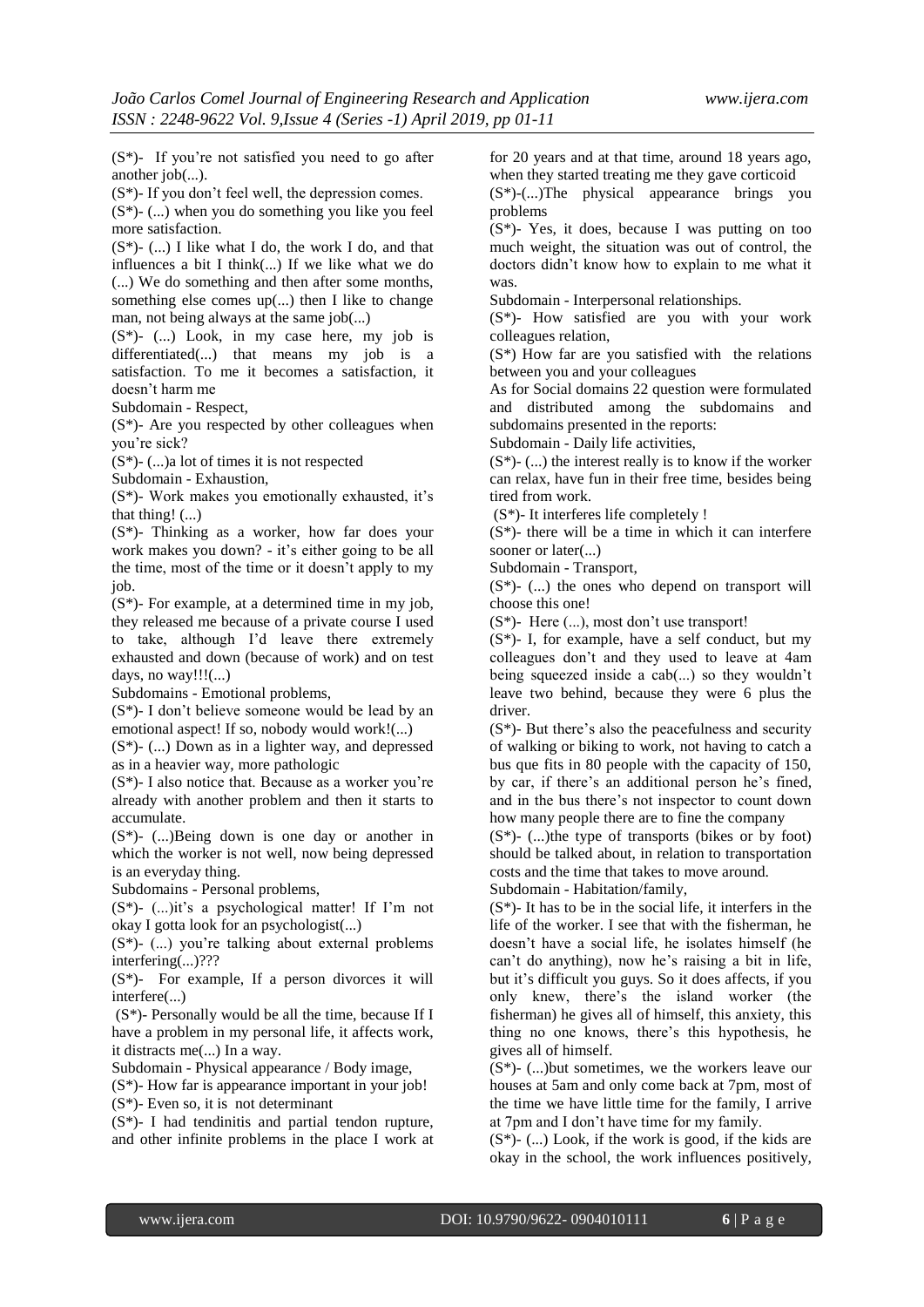of course. Now if your boy is fighting with someone(...) I won't feel okay. I'll feel bad automatically, might not even be able to work properly.

As for the **Worker Domain** 6 questions were formulated and distributed among the subdomains presented in the reports:

Subdomain - Wage,

 $(S^*)$  (...) I (...) rural worker or workers, generally If I'm not satisfied with my job(...) I'll have problems with wage for the rest of my life(...)

 $(S^*)$ - (...) the worker works, let's say, he will get a payment(...) With this payment you'll buy food, clothing, shoes(...) You'll pay your electricity and water bill(...) and it has to some money left for medicines if needed. You'll earn a minimum wage, let's say, this wage won't be enough for a month, how are you going to dress yourself in one month. You do the math and you realize you don't make that wage, and you're left with little money. There are people paying rent(...)

Subdomain - Professional progress and recognition,  $(S^*)$ - (...) or I consider suitable the financial return that the worker gets for the work he accomplishes. (S\*)- I think this satisfaction matter is important.

 $(S^*)$ - But then this is a external matter, what comes

after you've done the job. The work you perform gives you emotional return?

Subdomain - Stability.

 $(S^*)$ - In my case, If I have stability I'm in peace.  $(S^*)$ -  $((\ldots))$  and you gotta know how much the "not" having stability" interfers in the worker's quality of life.

# **IV. DISCUSSION**

As highlighted in the participant's reports, sleep deprivation or alterations affect the work capacity directly, turning into a trigger to initiate illness processes and impacting the worker's health and quality of life.

Therefore, a meta-analysis investigation with 116 studies involving 301.402 participants was done, of which analysed the chronic health conditions related to presentism. The authors demonstrate the impact in productivity when you're ill, moreover, they highlight the associations between presentism and its backgrounds to those workers with a preexistent chronic health condition[15].

The duration of sleep is a serious problem that causes risk of mental and physical disorders, affecting the productivity in the workplace as well. However, a clinical trial with the objective of implementing education about sleep health has demonstrated to be beneficial to good sleeping habits for the workers[16].

There's also the emotional weariness that these people are submitted to in their work relations,

becoming a significant factor in the determination of these disorders related to stress and depression, leading to the occurrence of psychosomatic diseases and other health problems that prompt to the increase of absence and withdraws levels[17- 19].

The pain related to work is a factor that is associated with the goals and established productivity, as well as with the quality of the products and service and the increase of market competitiveness, which induces workers to physical and psychosocial limits by intensifying work, increase of working hours and strict prescription procedures, making flexibility and creativity manifestations impossible[20-22].

We've also observed that the work environment promotes influences in health and in the worker's quality of life, being interconnected with organizational factors of the working hour, which impacts the concentration of those. The work environment is a place where individuals spend most of the time of their days. For this reason, it's essential to comprehend the psychological well being and its perception, besides its attitudes and behaviors at work. Nevertheless, studying the factors that influence the feelings and emotions of the workers help to eliminate negative behaviors and encourage the workers to have a more positive attitude at work[23, 24].

Therefore, the organizational factors influence, positively and negatively, how the personal elements like the behavior of the individual, or outside of it, suffer profound influence of the social-cultural factors, like the values and standards of the society[25, 26].

Another factor pointed out in the discussions was the long working hours, of which we highlight the combination of the social factors with the economical and individual as well. In the following, the immediate, medium and long term negative outcomes are observed, with an occurrence of time of sleep reduction, symptoms of fatigue, stress and pain linked to the worker, his/her family and community[27].

For as much as, the transformation of the work environment into a health place can provide more satisfaction in the execution of the professional tasks, for the perception of the workers allows them the possibility of comprehension and appreciation of their quality of life[28]. On the other hand, the inappropriate workplaces increase the risks of occupational accidents and diseases, increasing the chances of musculoskeletal disorders which are related to work, inducing an intense request of some body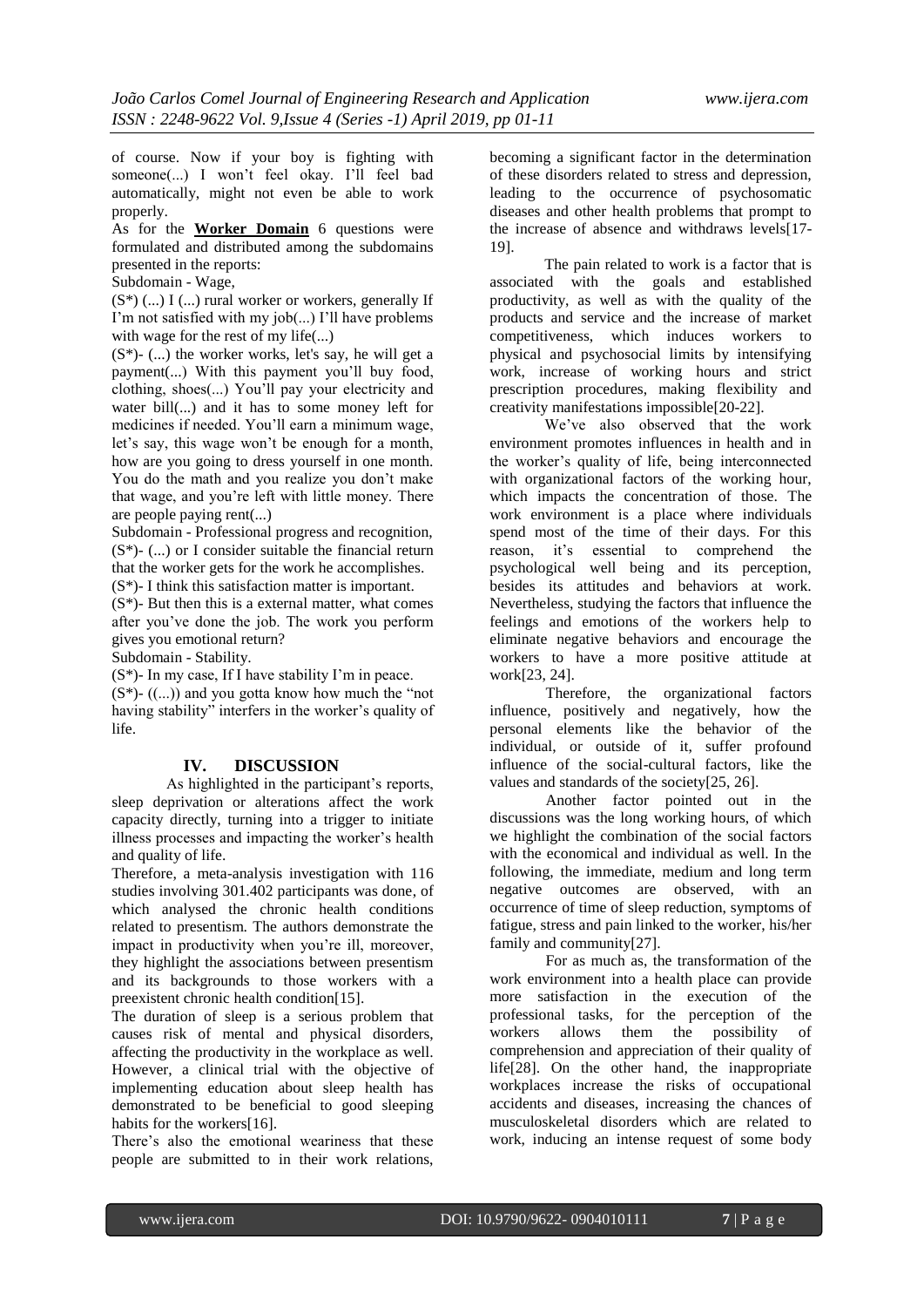segments, altering physical and mental health, interfering in the quality of life[29].

Choi SL, et al.[30]; Ibrahim NK, et al.[31], demonstrates that work is extremely important to the individuals' lives and how much the worker is connected to personal satisfaction relating to the work he performs. This satisfaction is defined as a pleasant feeling, a consequence of the inherent perception to the realization of their own work. This work constitute a fundamental element to the human existence, allowing man specific characteristics that opens space to the capacity of production and creation, as well as the insertion of the worker in a social context according to their activities.

The Dejourian theory approaches the psychic process involving the confrontation of the subject with the reality of work. Dejours also considers that the pleasure of the worker results of subjective experiences of the workers and their pleasure-suffering process. He also believes that the pleasure of worker results of realization manifestations, satisfaction that allows the worker to focus in the activities that envision the increase of well being of their quality of life[32].

The expression "I don't have time for myself anymore" clarifies the influence of work on the daily life activities of the workers, [33], it demonstrates that technological evolutions were announced as freers of the individual, but they actually just cooperate to increase stress levels even more. However, these new technologies steals people's personal time, resulting in an illusory reduction of working hours, which invades the worker's life, as it does the leisure[34].

Therefore, the search for more qualification of work starts in the moment that the relation of the worker with his work is affected, in a way that they produce more in less time and with a decreased numbers of workers, who keep being reduced with time, starting to demand employees capable of acting in various types of work situations [35]. On the other hand, the social factor is related to worker's quality of life, reflecting the conditions of work and health directly under the risks of lack of security, health privation, education, income, living conditions, social participation and status[36].

In the wage context, the minimum wage earned by the worker's activity is a fundamental aspect in order to attend their basic vital needs, as well as their families, such as living, food, education, health, leisure, clothing, hygiene and transport[37].

When it comes to their professional progress, it could be said that it's noticed how the central component in the formation process of ethics and social relations based on the performed work as a factor to leverage the growth and recognition[38, 39].

In this proportion, the appreciation and recognition is a point that reverberates, favorably, in the feeling of appreciation and recognition of work performed. Emphasizing that the recognition of the professional identity is a determinant factor to professional satisfaction with their work[40].

On the other hand, the insecurity promoted by the new kinds of contracts of work, as well as the restructure and internationalization, emerges as an important source of organizational and individual stress, often transforming the workplace into a hostile context and, above all, being extremely demanding of workers[41].

## **Development of the concept of the worker's quality of life**

Therefore, the fundamental matters related to the construct of the worker's quality of life were based respecting the subjectiveness, multidimensionality and also the presence of positive and negative dimensions. According to these elements, the definition was conducted: "worker's quality of life as an extension of general quality of life, which involves aspects related to physical perception, the environment of which they are inserted, psychological aspects, social relations and the workers as an integrant part, therefore, there's no subdivision of quality of life inside or outside of work, but the existence of work influences in their lives and the life of work environment.

# **V. CONCLUSION**

This study demonstrates the importance of collected data to the operationalization of the concepts of the workers' quality of life and development of the evaluative tool. In general terms, the themes obtained from the literature review related to the worker's quality of life were immensely dimensioned because they were discussed and revaluated by groups of distinct discussions. In particular, the use of focus groups provided a range of perspectives about the worker's quality of life allowing an opened discussion and a greater knowledge about the subject. Therefore, finishing the questions of the tool and the process of content validation.

# **LIST OF ABBREVIATIONS**

WORQER QOL – Questionnaire Of The Worker's Quality Of Life.

ECR/HCPA – Ethics Committee on Research Hospital of Clinics of Porto Alegre - ECR/HCPA. TCLE – Free and informed consent form.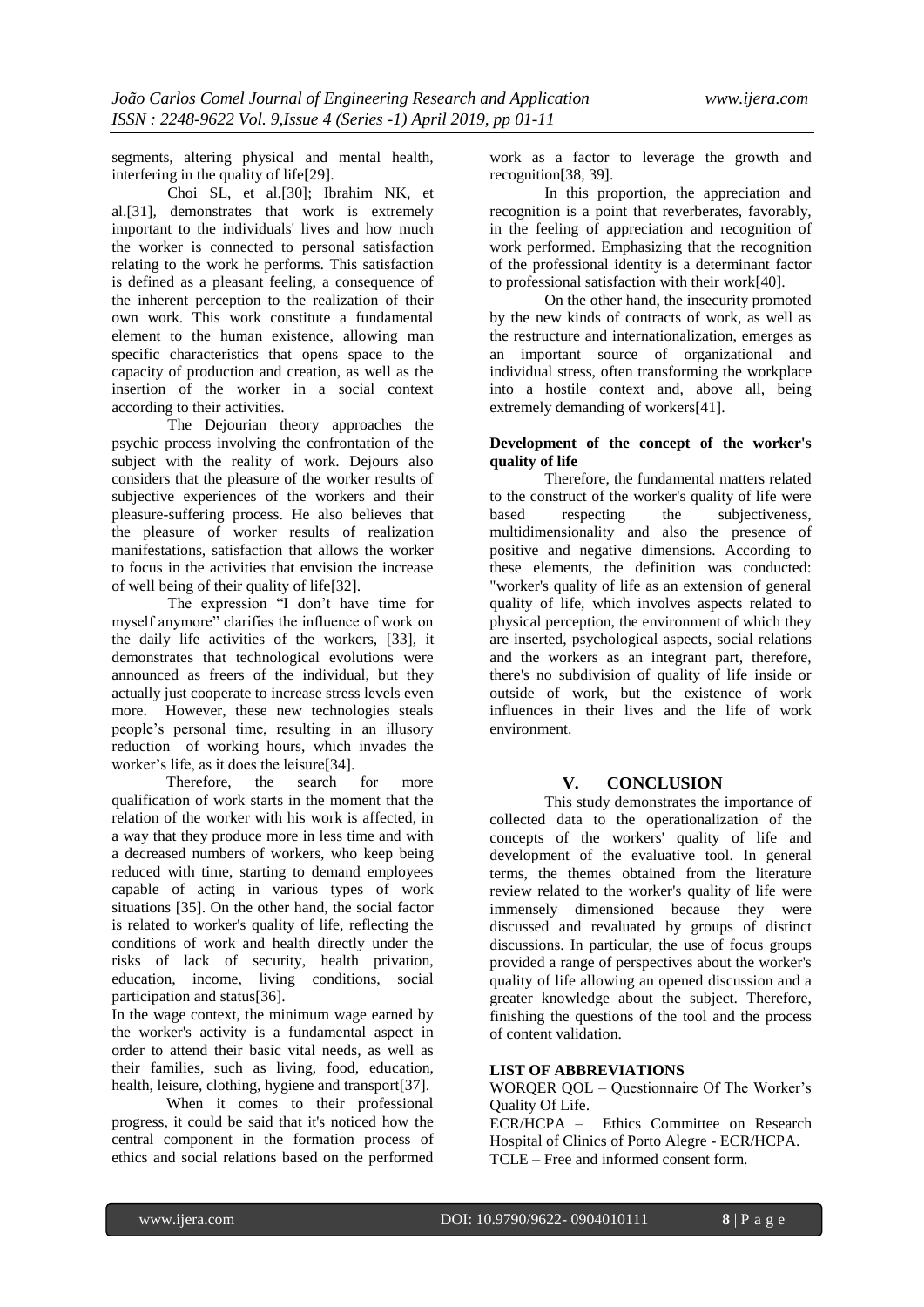#### **ETHICS APPROVAL AND CONSENT TO PARTICIPATE**

Approved by the research ethics committee of the Hospital de Clínicas, Porto Alegre, under number 130118.

#### **AVAILABILITY OF DATA AND MATERIAL**

Please contact author for data requests.

#### **CONFLICTS OF INTERESTS**

All the authors stated there's no conflicts of interest in the present study.

#### **FUNDING**

CAPES / CNPQ

#### **AUTHORS CONTRIBUTIONS**

All of the authors contributed to the design of this article. JC and MM contributed to the analysis of the data and wrote the manuscript. MS, contributed to the idea and orientation of this study development. All authors have reviewed the manuscript and have approved the final version.

#### **ACKNOWLEDGEMENTS**

The authors would like to thank the center of participants, labor unions of workers, State Secretary of vigilance in health (CEVS), representations of work classes.

#### **REFERENCES**

- [1]. A. Ghesquiere, S. B. Plichta, C. McAfee, and G. Rogers, "Professional quality of life of adult protective service workers," (in eng), J Elder Abuse Negl, pp. 1-19, Jul 2017.
- [2]. D. B. Lindsay, S. Devine, R. M. Sealey, and A. S. Leicht, "Time kinetics of physical activity, sitting, and quality of life measures within a regional workplace: a cross-sectional analysis," (in eng), BMC Public Health, vol. 16, p. 786, Aug 2016.
- [3]. F. A. C. LACAZ, "Qualidade de vida no trabalho e saúde/doença.," Ciência & Saúde Coletiva, Rio de Janeiro, vol. v.5, pp. p. 151-61
- [4]. B. S. Mattevi, J. Bredemeier, C. Fam, and M. P. Fleck, "Quality of care, quality of life, and attitudes toward disabilities: perspectives from a qualitative focus group study in Porto Alegre, Brazil," (in eng), Rev Panam Salud Publica, vol. 31, no. 3, pp. 188-96, Mar 2012.
- [5]. D. W. Black et al., "Psychological distress, job dissatisfaction, and somatic symptoms in office workers in 6 non-problem buildings in the Midwest," (in eng), Ann Clin Psychiatry, vol. 26, no. 3, pp. 171-8, Aug 2014.
- [6]. T. M. GILL and A. R. FEINSTEIN, "A critical appraisal of the quality of quality-of-life measurements. ," Journal of the American Medical Association vol. v.272, pp. p.619-26
- [7]. D. C. Oliveira, C. Vass, and A. Aubeeluck, "The development and validation of the Dementia Quality of Life Scale for Older Family Carers (DQoL-OC)," (in eng), Aging Ment Health, pp. 1-8, Mar 02 2017.
- [8]. M. C. Pera et al., "Content validity and clinical meaningfulness of the HFMSE in spinal muscular atrophy," (in eng), BMC Neurol, vol. 17, no. 1, p. 39, Feb 23 2017.
- [9]. I. B. d. E. e. Geografia. (2017). IBGE.
- [10]. Y. F. Lai, A. Y. W. Lum, E. T. L. Ho, and Y. W. Lim, "Patient-provider disconnect: A qualitative exploration of understanding and perceptions to care integration," (in eng), PLoS One, vol. 12, no. 10, p. e0187372, 2017.
- [11]. J. C. Comel, M. A. Stefani, M. R. Martini, N. S. d. Rocha, C. O. Corso, and A. C. d. Santos, "THE CONCEPT OF WORKER QUALITY OF LIFE ACCORDING TO A FOCUS GROUP OF EXPERTS," International Journal of Current Research, vol. 8, no. 12, pp. 42878-42884. doi: 0975-833X
- [12]. M. C. Canavarro et al., "Development and psychometric properties of the World Health Organization Quality of Life Assessment Instrument (WHOQOL-100) in Portugal," (in eng), Int J Behav Med, vol. 16, no. 2, pp. 116-24, 2009.
- [13]. D. Elie et al., "End-of-Life Care Preferences in Patients with Severe and Persistent Mental Illness and Chronic Medical Conditions: A Comparative Cross-Sectional Study," (in eng), Am J Geriatr Psychiatry, Sep 2017.
- [14]. L. A. Wolf, C. Perhats, A. M. Delao, and P. R. Clark, "Workplace aggression as cause and effect: Emergency nurses' experiences of working fatigued," (in eng), Int Emerg Nurs, vol. 33, pp. 48-52, Jul 2017.
- [15]. A. McGregor, R. Sharma, C. Magee, P. Caputi, and D. Iverson, "Explaining Variations in the Findings of Presenteeism Research: A Meta-Analytic Investigation Into the Moderating Effects of Construct Operationalizations and Chronic Health," (in eng), J Occup Health Psychol, Oct 2017.
- [16]. Y. Nakada, A. Sugimoto, H. Kadotani, and N. Yamada, "Verification of effect of sleep health education program in workplace: a quasirandomized controlled trial," (in eng), Ind Health, Aug 2017.
- [17]. M. I. P. Jáuregui, "Cuando el Estrés Laboral se Llama Burnout (Quemarse em el Trabalho). Causas y Estratégias de Afrotamiento.," vol. 1, pp. 28-35Available: http/[/www.psiqweb.med.](../AppData/Local/Packages/Microsoft.MicrosoftEdge_8wekyb3d8bbwe/TempState/Documents/Documents/TESE%20DOUTORADO/TESE%20DOUTORADO/ARTIGO%20GFT%20INGL�S/www.psiqweb.med) br
- [18]. M. M. Schenker M, "A importância da família no tratamento do uso abusivo de drogas: uma revisão da literatura. ," Cad Saúde Pública., vol. 20, pp. 649-59
- [19]. M. F. de Souza Porto, D. C. de Moura Juncá, Gonçalves, Raquel de Souza, and M. I. d. F. Filhote, "Lixo, trabalho e saúde: um estudo de caso com catadores em um aterro metropolitano no Rio de Janeiro, Brasil " Cad. Saúde Pública, Rio de Janeiro, vol. 20, pp. 1503-1514